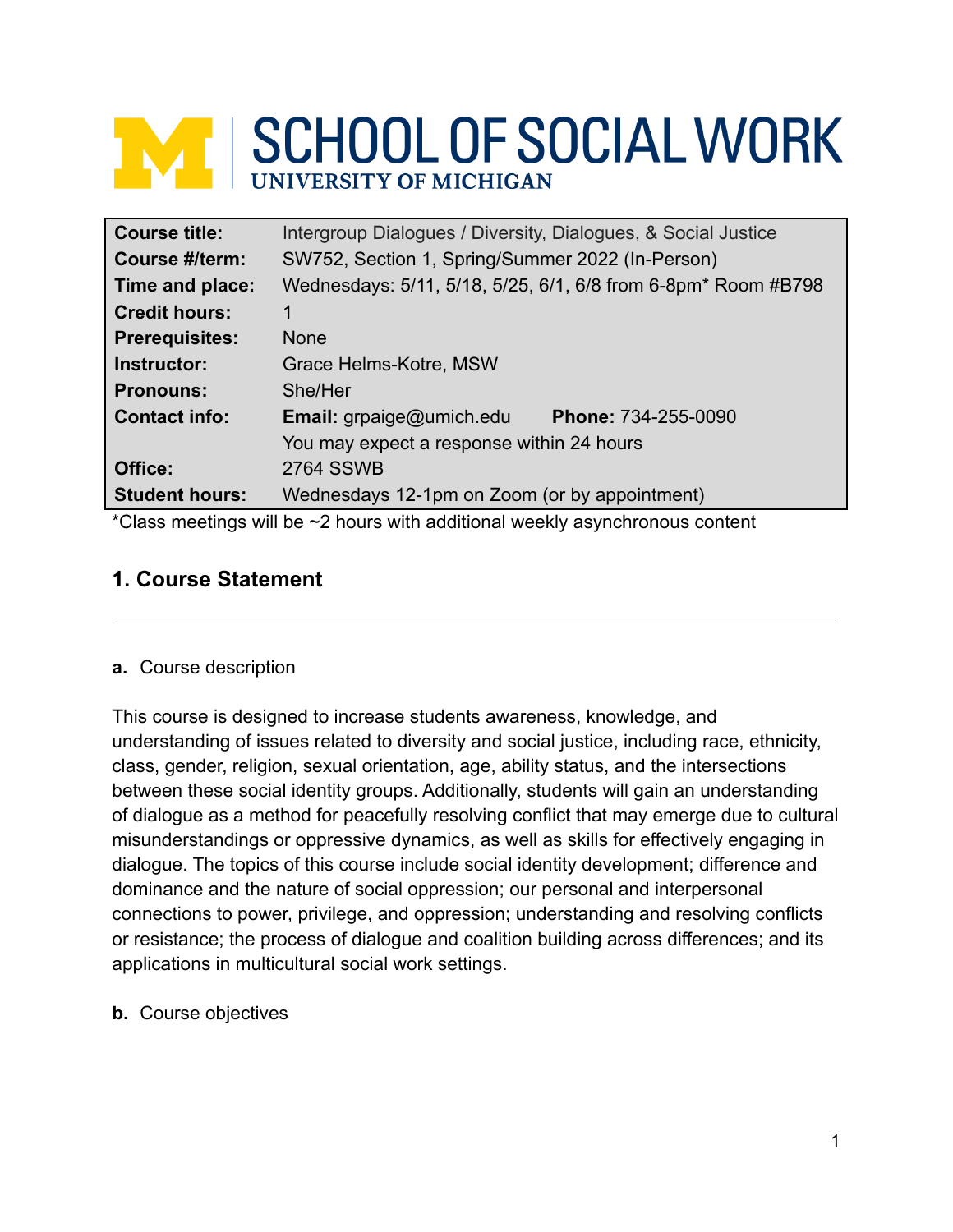- 1. Students will learn how to engage in dialogue with others about cultural diversity and social justice across our differences by using interpersonal communication skills including assertive communication and active listening.
- 2. Students will deepen their understanding of multiple social identities (i.e., race, class, gender, sexual orientation, religion, age, ability status, age, etc.), as well as an understanding of the many ways that our multiple identities intersect to create remarkably diverse identity groups.
- 3. Students will understand dynamics of difference and dominance/oppression (e.g., systems of inequity and inequality, power and status differences, and relative differences in power/privilege or oppression), and how they impact human functioning and social relations within and across diverse groups.
- 4. Students will develop critical awareness of how the beliefs, feelings, and behaviors that emerge from our multiple identities (and their corresponding experience with dominance or oppression) enhance or hinder our abilities to work with diverse groups.
- 5. Students will explore a variety of contemplative practices to enhance self-regulation (grounding), self awareness, critical consciousness, and staying present with discomfort.

# **c.** Course design

Social workers must be practitioners of social justice. In this course, we will explore intergroup dialogue as a primary tool for understanding and promoting social justice. We will highlight the ways in which individual issues are rooted in socio-political patterns of inequality. We will use the 4 Levels Model of Systemic Oppression and Change (personal, interpersonal, institutional, and societal/cultural) to guide us in understanding the interconnection of personal and political. Skillful dialogue is useful in every area of social work: micro-level relationship-building and understanding of clients' experiences of privilege and oppression as well as macro-level skills of communication for organizing, facilitation of social justice education, and policy-making informed by individuals' lived experiences. Critical self-reflection is central to our effectiveness as dialogue participants and facilitators; as such, we will engage in a variety of contemplative practices to enhance self-awareness and self-regulation. This course will include required weekly readings, engagement with other media, weekly assignments, and in-class participation.

**d.** Intensive Focus on Privilege, Oppression, Diversity and Social Justice (PODS)

This course integrates PODS content and skills with a special emphasis on the identification of theories, practice and/or policies that promote social justice, illuminate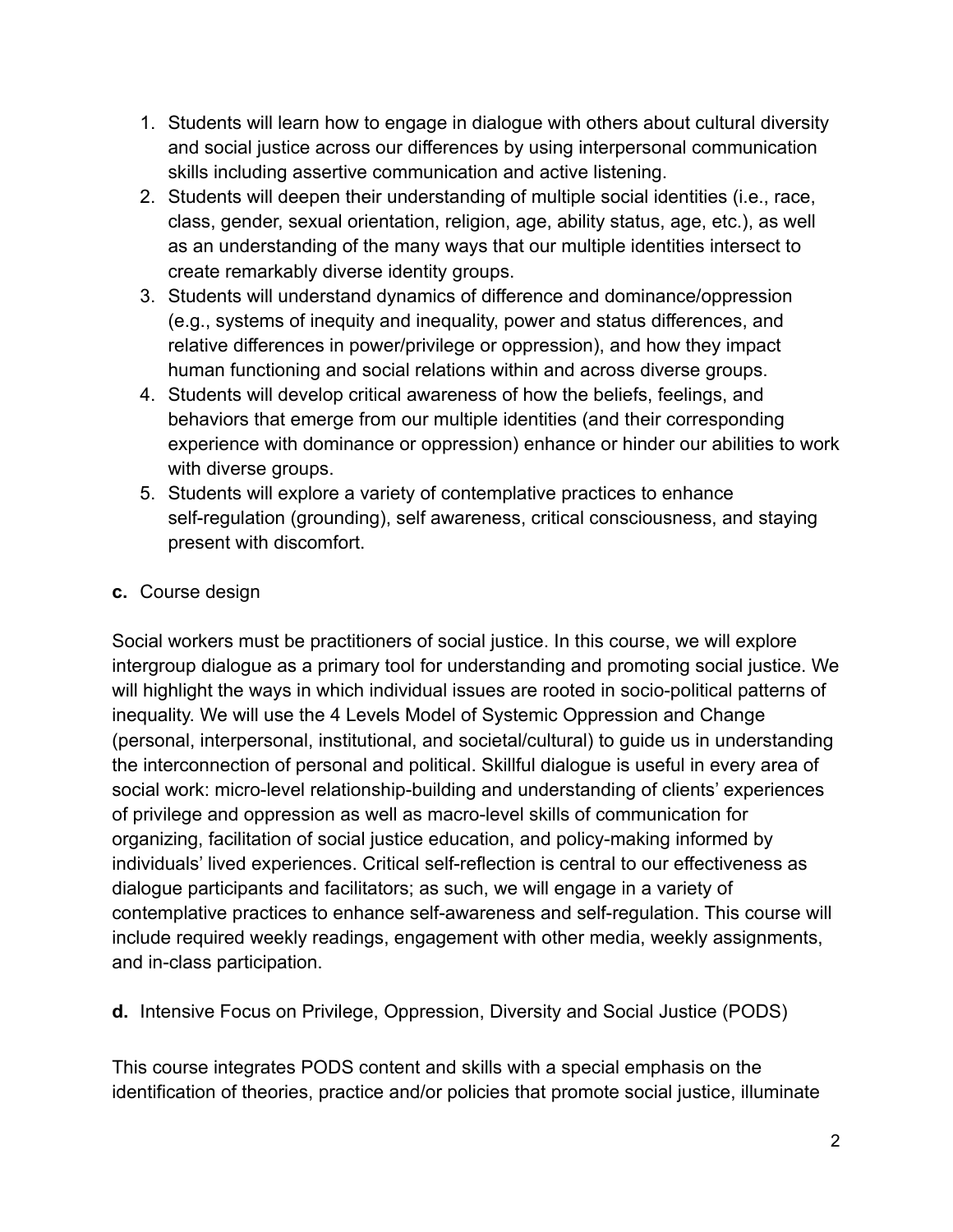injustices and are consistent with scientific and professional knowledge. Through the use of a variety of instructional methods, this course will support students developing a vision of social justice, learn to recognize and reduce mechanisms that support oppression and injustice, work toward social justice processes, apply intersectionality and intercultural frameworks and strengthen critical consciousness, self-knowledge and self-awareness to facilitate PODS learning.

# **2. Class Requirements**

**●** Text and class materials

### **Our primary text** for this course is:

Kim, A. S., del Prado, A., & Nadal, K. L. (2019). *It's time to talk (And listen): How to have constructive conversations about race, class, sexuality, ability, & gender in a polarized world*. New Harbinger Publications, Incorporated.

**We will be reading this text in its entirety.** It is available through the bookstore as a hardcopy or e-text. You can also access the e-text for free through the UM Library through this [permalink](http://proxy.lib.umich.edu/login?url=https://search.ebscohost.com/login.aspx?direct=true&db=e700xna&AN=1991712&site=ehost-live&scope=site) or by searching the database for the title.

#### **Our secondary text** for this course is:

Sensoy, O., & DiAngelo, R. (2011). *Is everyone really equal? : An introduction to key concepts in social justice education* (pp. 41-83). Teachers College Press.

**We will only be reading select chapters from this text**, so I don't recommend purchasing it! It is available as a free e-text through the UM Library through this [permalink](https://ebookcentral-proquest-com.proxy.lib.umich.edu/lib/umichigan/reader.action?docID=3544976&ppg=145) or by searching the database for the title. Links to each assigned chapter will also be provided in Canvas.

Additional media (articles, videos, etc.) will be assigned weekly and posted in Canvas modules. Weekly activities and assignments (see below) will be posted in each week's module by 9am on Thursdays (and you'll have until the following Wednesday at 9am to complete them - see class schedule calendar below).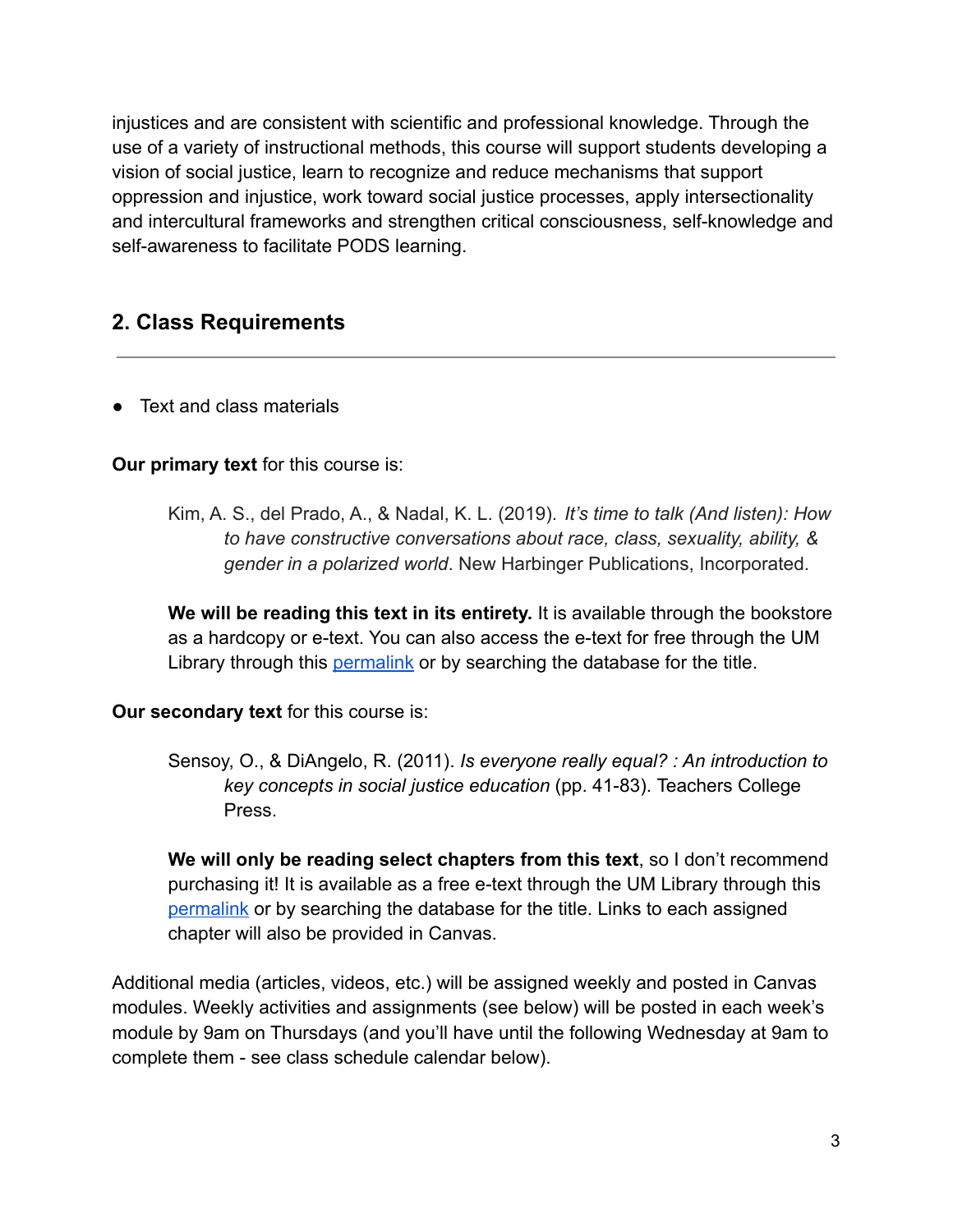**Commitment to Equity:** In this course, we will work to co-create a classroom environment in which "all students are treated equitably, have equal access to learning, and feel valued and supported in their learning. Furthermore, this course is one in which equity is centered in that it attends to social identities and seeks to change the ways systemic inequities shape dynamics in teaching-learning spaces, affect individuals' experiences of those spaces, and influence course and curriculum design." (Adapted from UM-CRLT)

As your instructor, I am committed to equity-focused teaching. As such, the following tools will be incorporated throughout the term:

- Regular student feedback opportunities
- Activities to explore our own social identities and positionality
- Various modalities for learning and resource types to meet a variety of needs
- Small and large group discussions
- Community building activities
- Contemplative practices to foster self-awareness, self-regulation, empathy, compassion, and community including mindfulness, meditation, journaling, contemplative listening, etc.
- Various opportunities for students to connect with the instructor including weekly student hours and option for one-on-one meetings
- Flexibility with assignment deadlines
- Highlighting of traditionally marginalized voices in resources and activities
- Learning objectives for assignments to enhance transparency
- Rubrics ("expectations") for all assignments to enhance transparency
- "Community Agreements" to foster an equitable learning environment
- Synchronous and asynchronous components
- "Ungrading" model to enhance self-accountability and critical engagement

**Self-Care Focus:** Self-care is a required course component?! Yes. Developing and/or maintaining your regular self-care routine is a crucial component of professional social work practice. You will absolutely be a better social worker if you are taking care of yourself, and your wellness will both directly and indirectly affect everyone you work with now and in the future. Self-care also prepares you to be more effective in your work for social justice. You will be invited to set aside one hour of intentional self-care each week (may be divided up throughout the week) and to briefly summarize your experience in your weekly Self-Reflective Journal.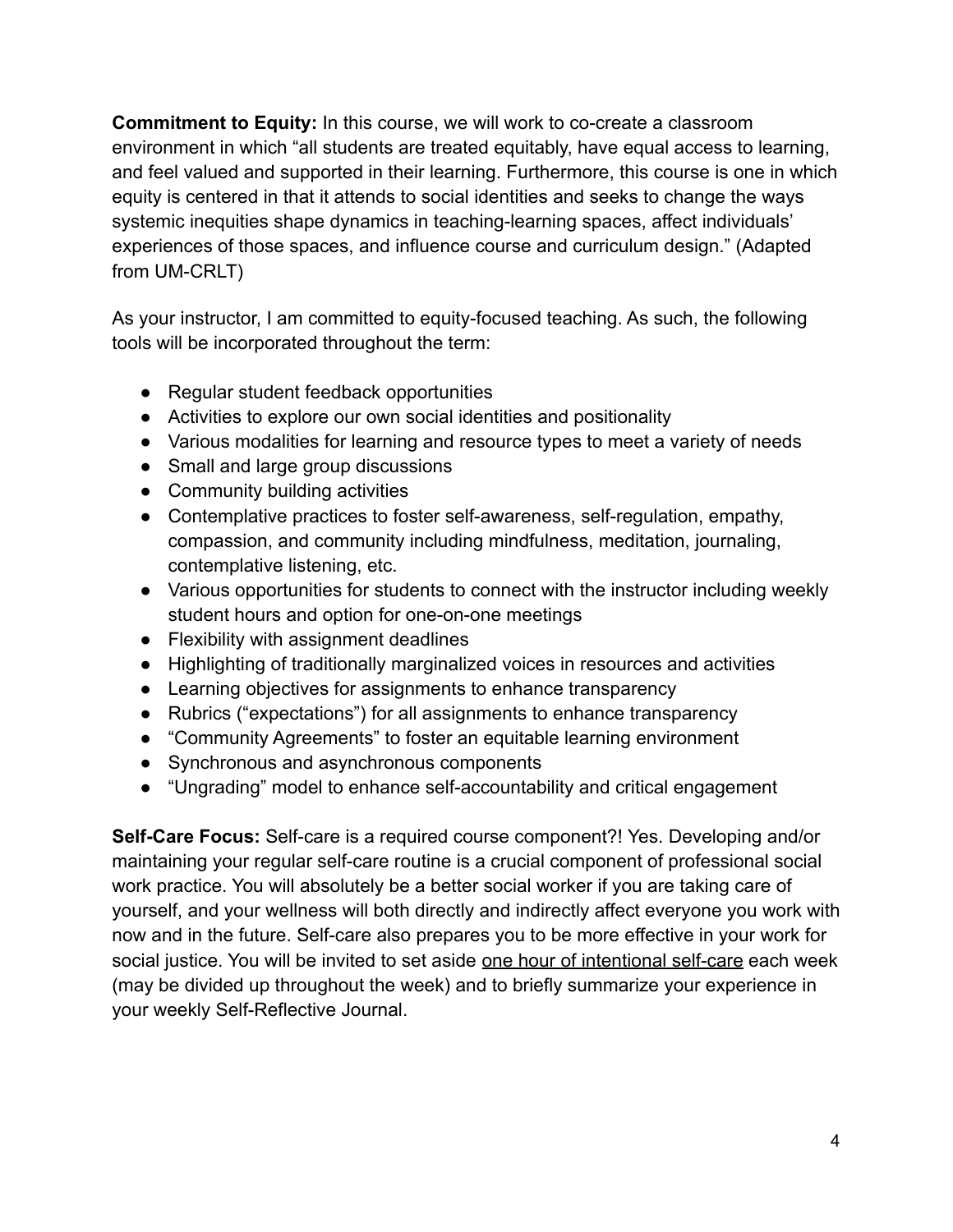## **●** Class schedule

Please keep this weekly schedule for our course in mind:

| <b>WED</b><br>(Day 1)                                                                                                                                         | <b>THURS</b><br>(Day 2)                          | <b>FRI</b><br>(Day 3) | <b>SAT/SUN</b><br>(Days 4-5) | <b>MON</b><br>(Day 6) | <b>TUES</b><br>(Day 7) |
|---------------------------------------------------------------------------------------------------------------------------------------------------------------|--------------------------------------------------|-----------------------|------------------------------|-----------------------|------------------------|
| <b>DUE 9am</b><br>Weekly Journal in Canvas<br>(starting in Week 2)<br>$12-1$ pm<br>Student Hours via Zoom<br>(optional)<br>$6-8$ pm<br><b>In-Person Class</b> | 9am<br>New weekly<br>content posted in<br>Canvas |                       |                              |                       |                        |
| (Room #B798)                                                                                                                                                  |                                                  |                       |                              |                       |                        |

Below is the course schedule by topic, subject to change. It is your responsibility to keep up with changes posted or announced.

NOTE: All of this content will be listed in Canvas weekly modules.

| <b>SESSION /</b><br><b>DATE</b> | <b>TOPICS</b>                                                                                                      | <b>READINGS IN CANVAS</b><br>(additional content in Canvas)                                                                                                                                 | <b>ASSIGNMENTS</b><br><b>DUE</b>                                       |
|---------------------------------|--------------------------------------------------------------------------------------------------------------------|---------------------------------------------------------------------------------------------------------------------------------------------------------------------------------------------|------------------------------------------------------------------------|
| May 11 -<br><b>Session #1</b>   | Course<br>$\bullet$<br>Overview<br>Community-<br>$\bullet$<br><b>Building</b><br>Intro to<br>$\bullet$<br>Dialogue | Syllabus in full<br>Kim & del Prado TEXT:<br>$\bullet$<br>Preface<br>$\circ$<br>Introduction<br>$\circ$<br><b>Tatum (2003)</b><br>$\bullet$<br>$\circ$ Ch. 2: The Complexity<br>of Identity | (NONE)                                                                 |
| May 18 -<br><b>Session #2</b>   | <b>Identity</b><br>$\bullet$<br>Development<br>Socialization<br>Inner<br>Preparation                               | Kim & del Prado TEXT:<br>Step 1: Identify a<br>$\circ$<br><b>Grounded Goal</b><br>Sensoy & DiAngelo TEXT.<br>Ch. 2: Socialization                                                           | One hour self-care<br>Due Wed, 5/18 @<br>9am: WEEK 2<br>JOURNAL (#1/4) |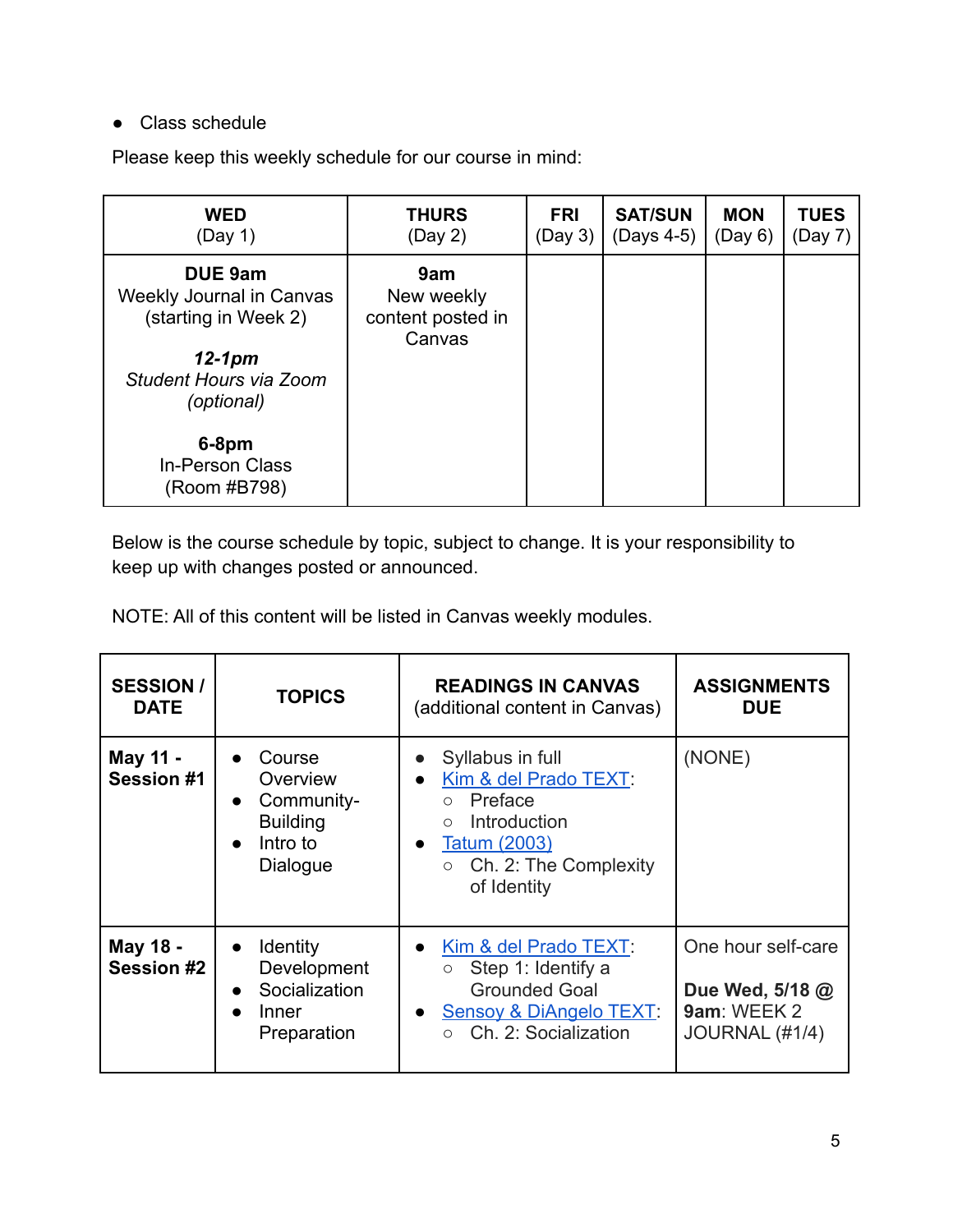| May 25 -<br><b>Session #3</b> | <b>Implicit Bias</b><br>$\bullet$<br>Identifying<br>$\bullet$<br><b>Barriers</b><br>Centering<br><b>Values</b>   | Kim & del Prado TEXT.<br>Step 2: Locate and<br>$\bigcirc$<br><b>Acknowledge Barriers</b><br>Step 3: Setting a<br>$\circ$<br><b>Value-Driven Intention</b><br>Sensoy & DiAngelo TEXT.<br>Ch. 3: Prejudice &<br>$\circ$<br><b>Discrimination</b> | One hour self-care<br>Due Wed, 5/25 @<br>9am: WEEK 3<br>JOURNAL (#2/4)                                                       |
|-------------------------------|------------------------------------------------------------------------------------------------------------------|------------------------------------------------------------------------------------------------------------------------------------------------------------------------------------------------------------------------------------------------|------------------------------------------------------------------------------------------------------------------------------|
| <b>June 1 -</b><br>Session #4 | Identity &<br>$\bullet$<br>Intersectionality<br>Power &<br>$\bullet$<br>Oppression<br>Assertive<br>Communication | Kim & del Prado TEXT:<br>$\bullet$<br>Step 4: Set the Stage<br>$\circ$<br>Step 5: Take Action<br>$\circ$<br>Sensoy & DiAngelo TEXT.<br>$\bullet$<br>Ch. 4: Oppression &<br>$\circ$<br>Power                                                    | One hour self-care<br>Due Wed, 6/1 @<br>9am: WEEK 4<br>JOURNAL (#3/4)                                                        |
| June 8 -<br><b>Session #5</b> | <b>Active Listening</b><br>$\bullet$<br>The Hard Work<br>$\bullet$<br>of Connection<br>Lifelong<br>Commitment    | Kim & del Prado TEXT:<br>Step 6: Listen<br>$\circ$<br>Step 7: Respond<br>O<br>Step 8: Do It Again<br>$\circ$<br>Conclusion<br>$\circ$<br>Dessel et al., 2006 "Using<br>intergroup dialogue to<br>promote social justice and<br>change"         | One hour self-care<br>Due Wed, 6/8 @<br>9am: WEEK 5<br>JOURNAL (#4/4)<br>Due 6/9 - 6/13:<br><b>Final Self-</b><br>Assessment |

## **●** Assignments & Descriptions

Assignments should be submitted in Canvas by the date/time specified, *and* all deadlines are somewhat flexible. Please be in touch with the instructor directly if you are having any problems completing or submitting the assignment. I'm happy to support you - communication is key!

Please see descriptions of course assignments below:

**1. Self-Reflective Journals:** Critical self-reflection is central to the objectives of this course. You will be asked to regularly explore your inner experience related to weekly content posted in Canvas in four journal entries (due in weeks 2, 3, 4, and 5 of our course). Journal submissions should be well thought-out and organized, indicate insights, challenges, and curiosities arising for you, and demonstrate self-awareness in terms of emotional and/or somatic (body-based)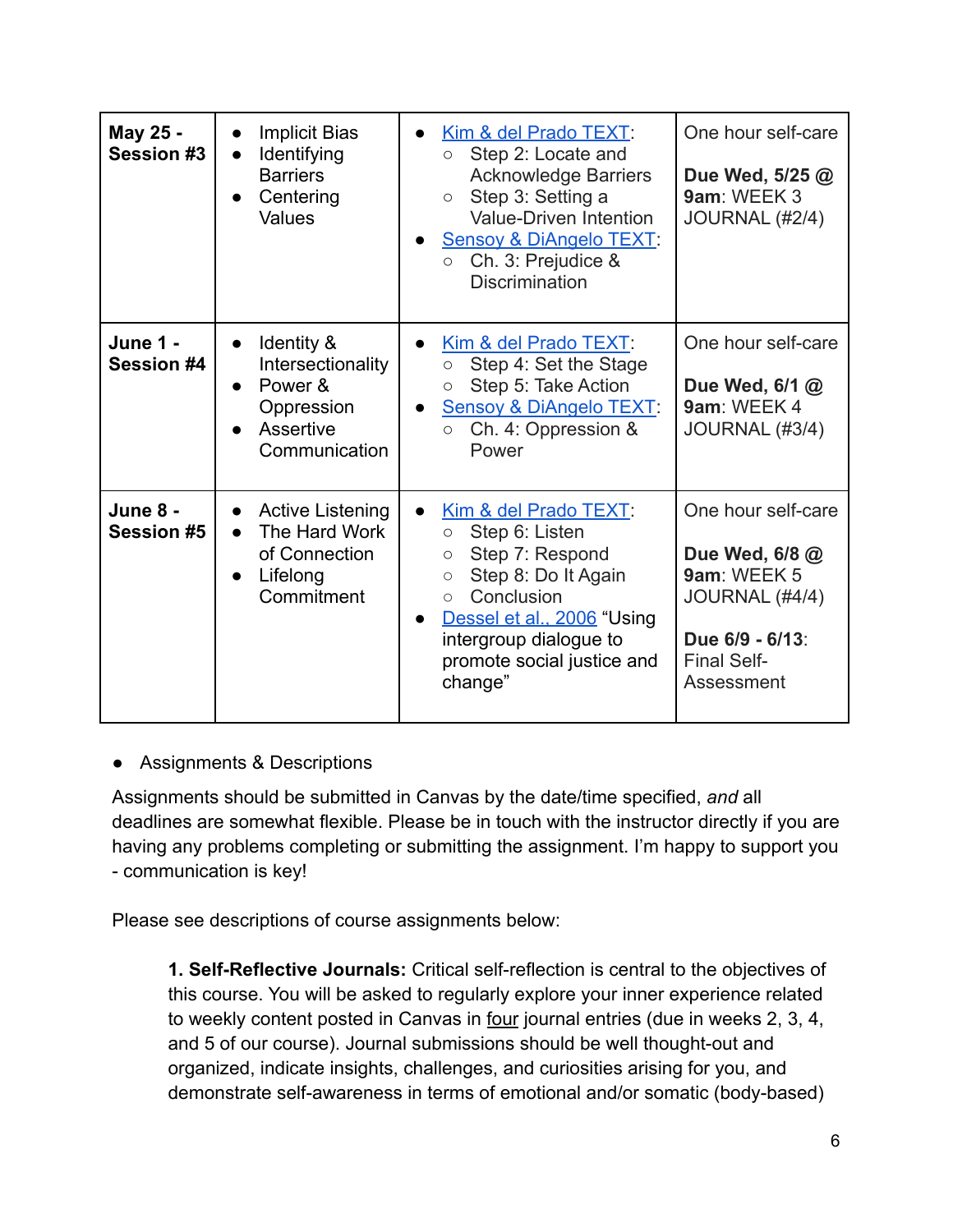responses to course content. Prompts will center around the week's themes and include questions about your required weekly self-care practice (see above). Entries should be approximately 1.5-2 pages in length (or  $\sim$  500-800 words). Weekly journal entries should be submitted in Canvas by the following Wednesday at 9am (see due dates above). More information will be shared in Canvas.

**2. Final Self-Assessment:** In this course, we will be applying the practice of "ungrading" (see description below). As such, rather than assigning you point totals or grades on your journals, I will provide *qualitative* feedback (comments) and a "grade" of "complete/incomplete." Additionally, I will take note of your participation (which includes sharing and/or active listening) in class. At the end of the term (after 5 short weeks!), I'll invite you to complete a Final Self-Assessment (Canvas survey) which will ask you to reflect on your effort, engagement, contributions, key take-aways, and other experiences in this course. Based on your assessment, you will self-assign a course letter grade. I will review your self-assessment, provide feedback, and possibly contact you to discuss further. More information is in Canvas.

**●** Attendance and class participation

**Participation**: Students are expected to attend class (see [Policy on Class Attendance](https://ssw.umich.edu/msw-student-guide/section/1.09.00/17/policy-on-class-attendance)). This is a practice-based course. As such, please plan to participate actively in class discussions and engage fully with activities. Engaging with all assigned weekly content is required for successful participation in class discussions. For our live class time together, please plan to arrive on time and attend the entire period (~2 hours). If you need to leave class early or arrive late, please let me know ahead of time when possible.

**Responsibilities**: It is the instructor's responsibility to:

- Clearly explain all required course components
- Abide by "Community Agreements"
- Center "Community Agreements" in every class period
- *Call in* any student who is not abiding by our "Community Agreements"
- Reply to questions, comments, and concerns in a timely manner (within 24-48 hours by email)
- Offer "Student Hours" once/week (on Zoom, times listed above)
- Be available to students for one-on-one meetings by scheduled appointment
- Accommodate students' needs (as outlined below in Make-Ups)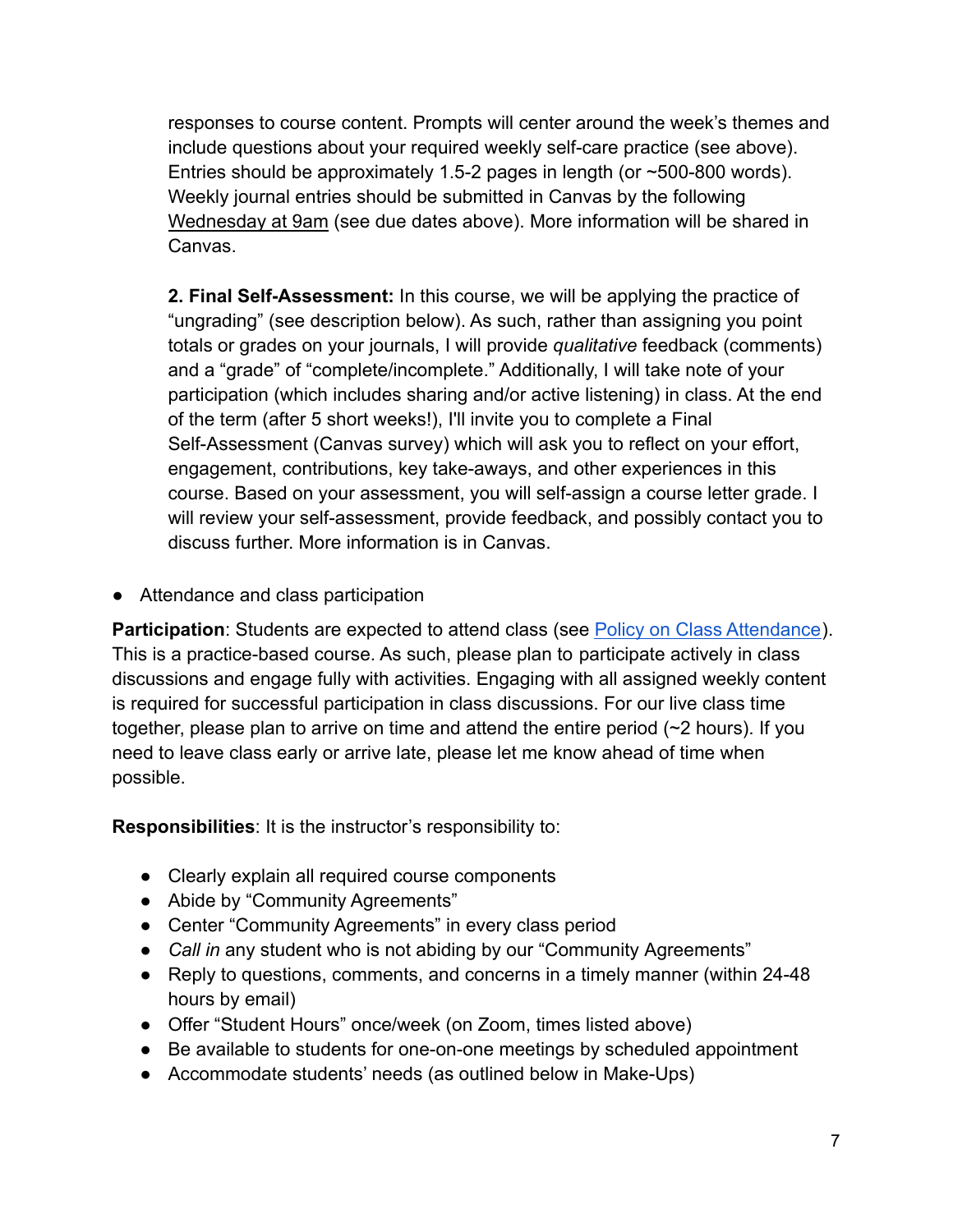It is the student's responsibility to:

- Engage fully with the learning process (complete all required weekly content and assignments)
- Attend live class with full presence (ready to engage with materials, instructor, and other students)
- Abide by our "Community Agreements"
- *Call in* the instructor or any student who is not abiding by our "Community Agreements"
- Engage in critical self-reflection
- Communicate directly with the instructor about absences, late assignments, or other issues that may disrupt course participation

**Make-Ups**: If you are not able to participate in our class discussions for any reason, please be in touch with the instructor ahead of the class period you will miss (unless it is an emergency in which case you should contact the instructor ASAP). You will be invited to submit a supplementary/make-up assignment. (Communication is key! I am committed to supporting each student's success in this class. Let's work together to make sure everything goes smoothly.)

**Feedback**: As your active participation is required for a successful learning experience in this course, it is critical that you share any barriers to your engagement. You are a co-creator of this course – your ideas and feedback will help to shape the course as it is unfolding. Please share feedback with the instructor directly (via email, in Canvas messages, during live class or in student hours) at any point in the term.

**Student Hours**: Instead of traditional "office hours," I hold weekly "student hours." The idea is the same, but I want to emphasize that this time is *for you*! Students are invited to connect with me during the scheduled time on Zoom (see hours at top of syllabus) to ask questions, share comments, or simply to chat! You can drop in for 5 minutes, stay the whole hour, or anything in between. If you would rather set up a one-on-one meeting for another time, please simply contact me directly.

**●** UNgrading

**What is UNgrading?** For this course, we will be experimenting with the social justice practice of "ungrading." We will discuss the rationale behind this practice in class. This means that I will not assign point values or grades to any of your work. Instead, I will keep qualitative records of your participation, effort, engagement, and progress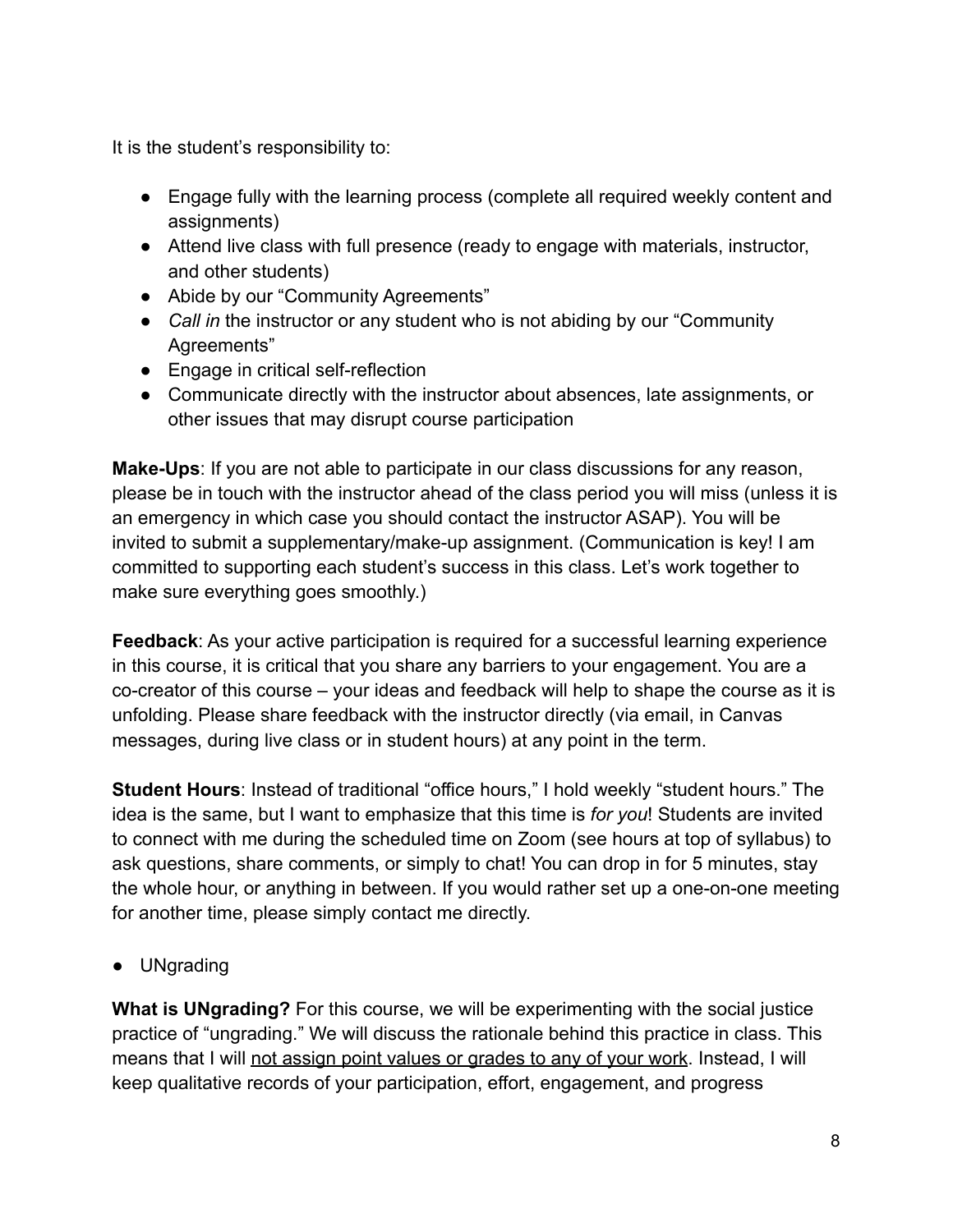throughout the course, and I'll expect you to do the same. At the end of the term, you will complete a Final Self-Assessment to help you thoughtfully consider your efforts in this course. If your assessment differs from mine significantly, we will have a one-on-one check-in to discuss.

I trust that you will engage thoughtfully in this process alongside me! As the instructor for this course, I intend to honor your decision for your final course grade. If we disagree in a significant way about your final course grade, we will have a discussion and hopefully come to an agreement. I reserve the right to change final course grades as appropriate (although I expect this to be highly unlikely).

| 97-100% A+ |      | 84-86% | B  | 70-73% | C- |
|------------|------|--------|----|--------|----|
| 94-96%     | A    | 80-83% | B- | 67-69% | D+ |
| 90-93%     | $A-$ | 77-79% | C+ | 64-66% | D  |
| 87-89%     | B+   | 74-76% |    | 60-63% | D- |

Standard SSW grading distribution chart for your reference:

Additional background on standard MSW Student Guide policies regarding grading:

- [Grades in Academic Courses and in Field Instruction](https://ssw.umich.edu/msw-student-guide/chapter/1.07/grades-in-academic-courses-and-in-field-education)
- [Policy for Grading in Special Circumstances](https://ssw.umich.edu/msw-student-guide/section/1.08.01/15/grades-for-special-circumstances)
- [Student Grievance Procedures](https://ssw.umich.edu/my-ssw/msw-forms/grievance-process)
- **●** Class Recording and Course Materials

Audio and video recording of in-class lectures and discussions is prohibited without the advance written permission of the instructor. Students with an approved accommodation from the Office of Services for Students with Disabilities permitting the recording of class meetings must present documentation to the instructor in advance of any recording being done. The instructor reserves the right to disallow recording for a portion of any class time where privacy is a special concern. If the instructor chooses to record a class, they will decide which classes, if any, are recorded, what portion of each class is recorded, and whether a recording is made available on the course management website. On days when classes are recorded, students will be notified a recording is occurring. Class recordings and course materials may not be reproduced, sold, published or distributed to others, in whole or in part, without the written consent of the instructor.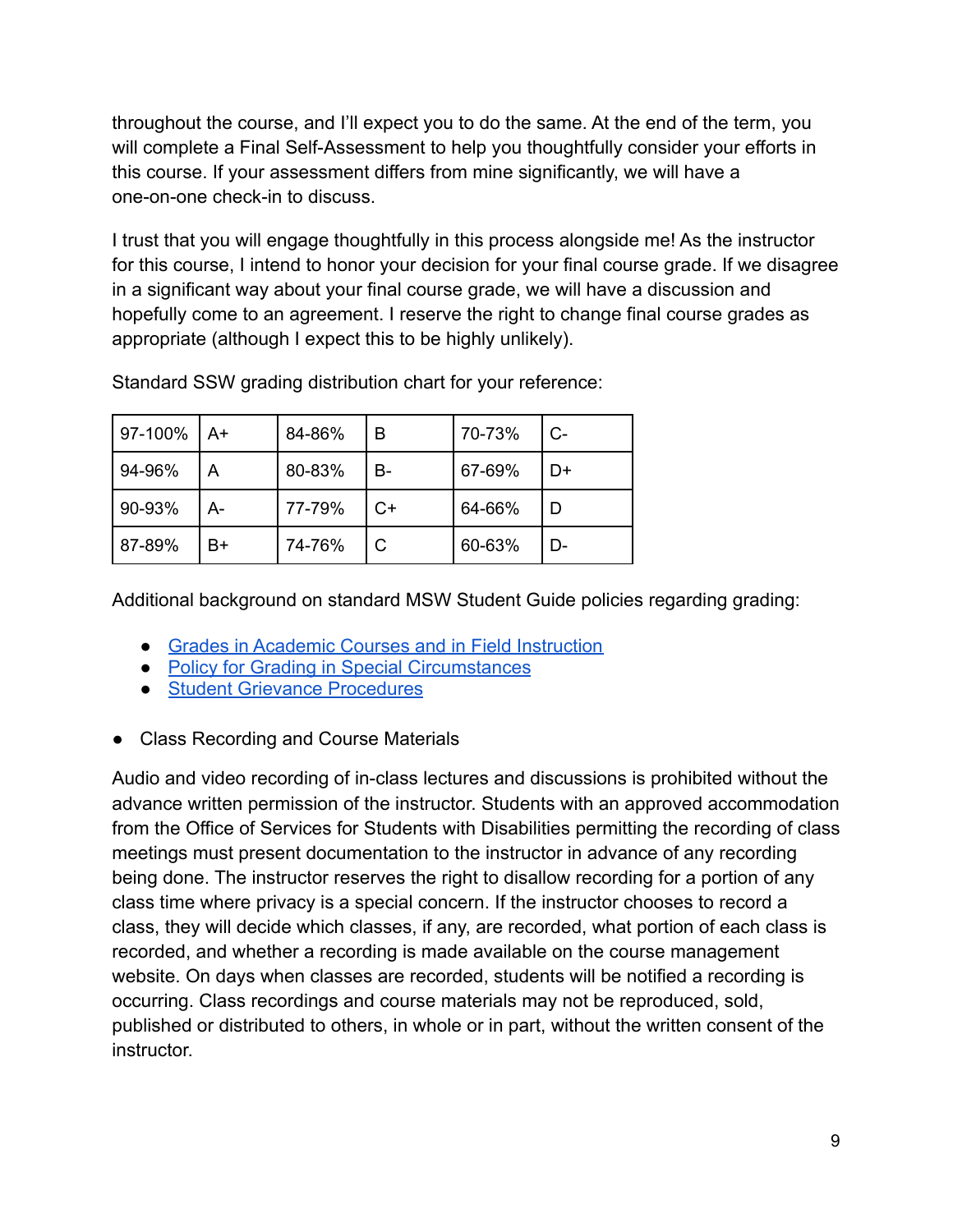# ● COVID-19 Statement

For the safety of all students, faculty, and staff on campus, it is important for each of us to be mindful of safety measures that have been put in place for our protection. Your participation in this course is conditional upon your adherence to all safety measures mandated by the state of Michigan and the University, including [properly wearing a face](https://ehs.umich.edu/wp-content/uploads/2020/07/U-M-Face-Covering-Policy-for-COVID-19.pdf) [covering in class](https://ehs.umich.edu/wp-content/uploads/2020/07/U-M-Face-Covering-Policy-for-COVID-19.pdf) (if required) and compliance with the [University COVID-19 Vaccination](https://ehs.umich.edu/wp-content/uploads/2021/07/COVID-19_Vaccination_Policy.pdf) [Policy](https://ehs.umich.edu/wp-content/uploads/2021/07/COVID-19_Vaccination_Policy.pdf). Other applicable and additional safety measures may be described in the [Campus Maize & Blueprint](https://campusblueprint.umich.edu/students). Your ability to participate in this course may be impacted by failure to comply with campus safety measures. Individuals seeking to request an accommodation related to the face covering requirement under the Americans with Disabilities Act should contact the [Office for Institutional](https://oie.umich.edu/american-with-disabilities-act-ada/) Equity and those seeking an exemption related to the vaccination requirement should submit an exemption request through [WolverineAccess.](https://wolverineaccess.umich.edu/collection/all/covid-19) I also encourage you to review the [Statement of Student](https://oscr.umich.edu/statement#1) [Rights and Responsibilities](https://oscr.umich.edu/statement#1) and the COVID-related [Addendum to the Statement of](https://oscr.umich.edu/sites/oscr.umich.edu/files/2020_statement_addendum_final_approved.pdf) **[Student Rights and Responsibilities.](https://oscr.umich.edu/sites/oscr.umich.edu/files/2020_statement_addendum_final_approved.pdf)** 

● Health-Related Class Absences

Please evaluate your own health status regularly and refrain from attending class and coming to campus if you are ill. You are encouraged to seek appropriate medical attention for treatment. School of Social Work students who miss class due to illness of any kind will be given opportunities to access course materials online or provided with alternative learning opportunities. Please notify me by email about your absence as soon as practical, so that I can make accommodations. Please note that documentation (a doctor's note) for medical excuses is not required.

# ● Student Well-Being

Students may experience stressors that can impact both their academic experience and their personal well-being. These may include academic pressure and challenges associated with relationships, mental health, alcohol or other drugs, social identities, finances, etc. If you are experiencing concerns, seeking help is a courageous thing to do for yourself and those who care about you. If the source of your stressors is academic, please contact me so that we can find solutions together. For personal concerns, U-M offers many resources, some of which are listed at [Resources for](https://wellbeing.studentlife.umich.edu/resources-list) [Student Well-being](https://wellbeing.studentlife.umich.edu/resources-list) on the [Well-being for U-M Students](https://wellbeing.studentlife.umich.edu/) website. You can also search for additional resources on that website.

Additional School and University policies, information and resources are available here: